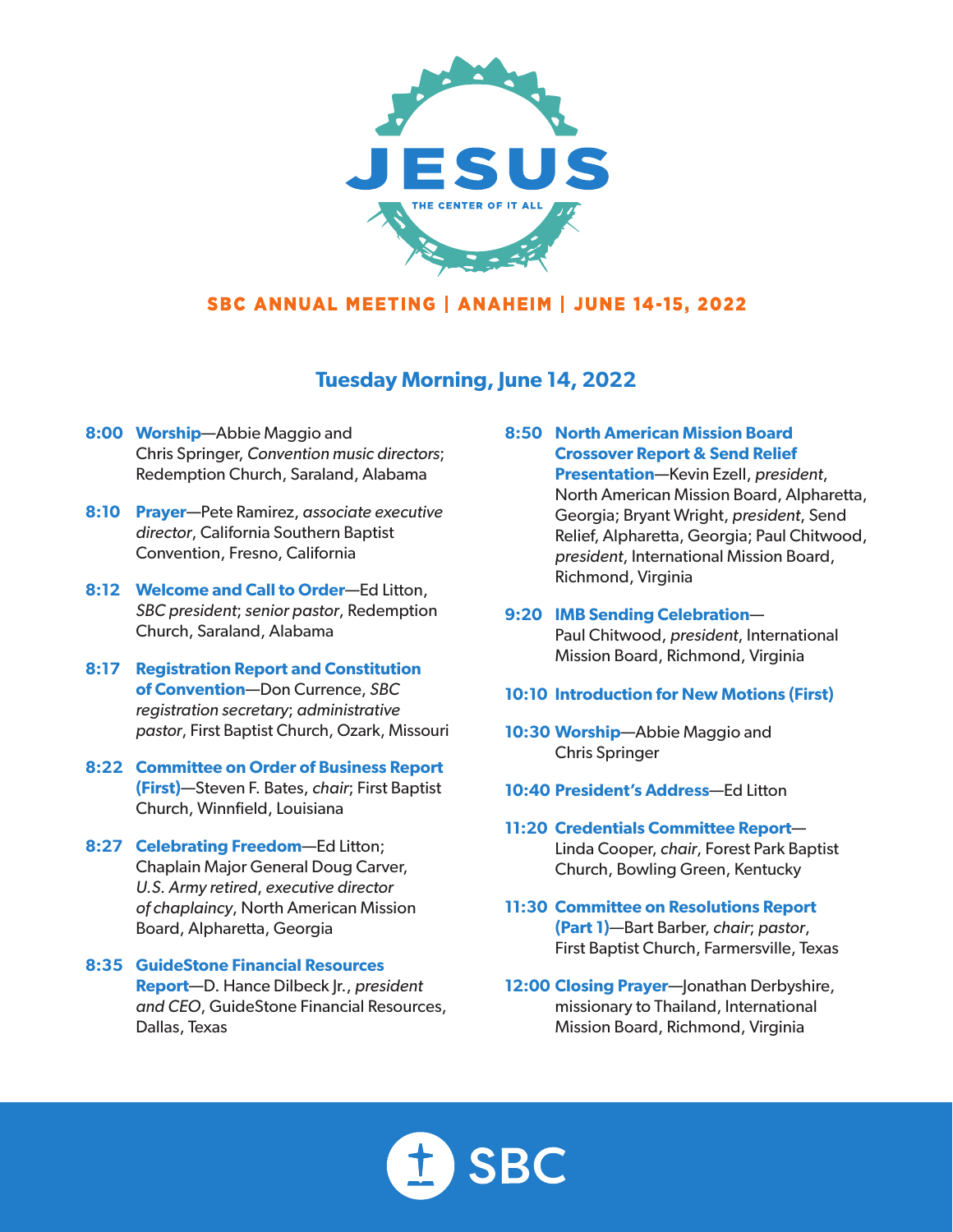

## **Tuesday Afternoon, June 14, 2022**

- **1:30 Worship**—Abbie Maggio and Chris Springer, *Convention music directors*, Redemption Church, Saraland, Alabama
- **1:42 Prayer**—Jennie Hatchel, *missionary* to Czech Republic, International Mission Board, Richmond, Virginia
- **1:45 Sexual Abuse Task Force**—Bruce Frank, *chair*; *lead pastor*, Biltmore Baptist Church, Arden, North Carolina
- **2:45 Worship**—Abbie Maggio and Chris Springer
- **2:55 Prayer**—Marshall Blalock, *pastor*, First Baptist, Charleston, South Carolina; Abigail Criner, Rock Hill Baptist, Brownsboro, Texas; Mike Keahbone, *lead pastor*, First Baptist, Lawton, Oklahoma
- **3:05 Miscellaneous Business**
- **3:20 Election of Officers (First)**
- **3:30 Committee on Committees Report** Jeremy Freeman, *chair*; *lead pastor*, First Baptist Church, Newcastle, Oklahoma
- **3:40 Committee on Nominations Report** Leah Finn, *chair*, Mountain Creek Baptist Church, Greenville, South Carolina
- **3:55 Executive Committee Report** Willie D. McLaurin, *interim president and CEO*, SBC Executive Committee, Nashville, Tennessee
- **4:25 Committee on Order of Business Report (Second)**—Steven F. Bates, *chair*, First Baptist Church, Winnfield, Louisiana
- **4:45 Election of Officers (Second)**
- **4:55 Introduction for New Motions (Last Opportunity)**
- **5:15 Jesus, the Center of Church Planting: Reaching North America with the Gospel**
- **5:25 North American Mission Board Report** Kevin Ezell, *president*, North American Mission Board, Alpharetta, Georgia
- **5:40 Woman's Missionary Union Report** Sandra Wisdom-Martin, *executive director-treasurer*, Woman's Missionary Union, Birmingham, Alabama
- **5:50 International Mission Board Report** Paul Chitwood, *president*, International Mission Board, Richmond, Virginia
- **6:05 Election of Officers (Third)**
- **6:15 Closing Prayer**—Anthony Dockery, *pastor*, St. Stephen Baptist, La Puente, California

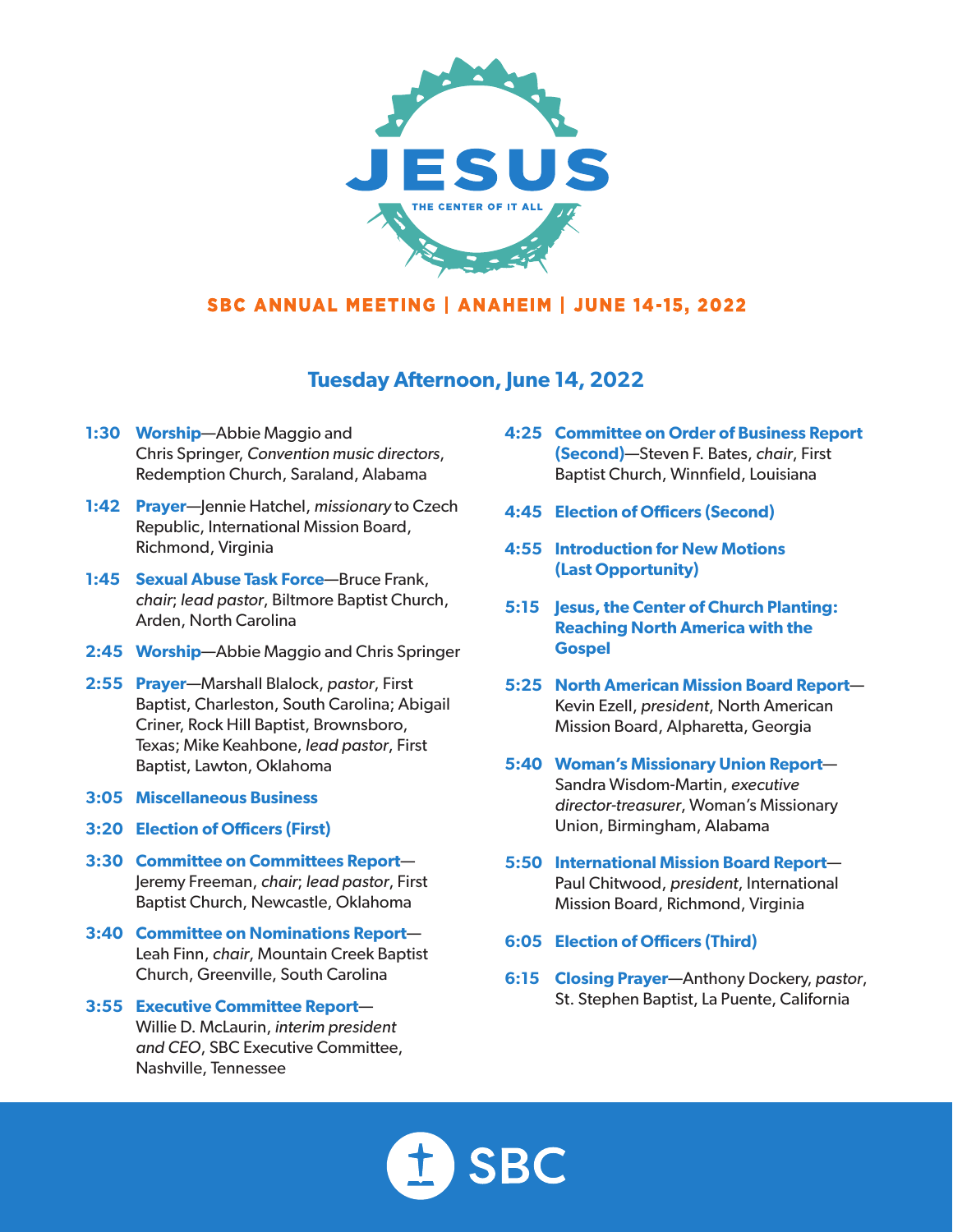

# **Wednesday Morning, June 15, 2022**

- **8:00 Worship**—Abbie Maggio and Chris Springer, *Convention music directors*; Redemption Church, Saraland, Alabama
- **8:12 Prayer**—David Gill, *director of Korean English bilingual program*, Gateway Seminary, Ontario, California
- **8:15 Convention Sermon**—Juan Sanchez, *senior pastor*, High Point Baptist Church, Austin, Texas
- **8:55 Election of Officers (Fourth)**
- **9:05 Executive Committee Recommendations** Willie D. McLaurin, *interim president and CEO*, SBC Executive Committee, Nashville, Tennessee
- **9:45 Jesus, the Center of Racial Reconciliation: Adopting a Kingdom Race Mindset**
- **10:05 Election of Officers (Fifth)**
- **10:15 Joint Seminary Reports**—Jason K. Allen, *president*, Midwestern Baptist Theological Seminary, Kansas City, Missouri; Daniel L.

Akin, *president*, Southeastern Baptist Theological Seminary, Wake Forest, North Carolina; James K. Dew Jr., *president*, New Orleans Baptist Theological Seminary, New Orleans, Louisiana; Adam W. Greenway, *president*, Southwestern Baptist Theological Seminary, Fort Worth, Texas; Jeff Iorg, *president*, Gateway Seminary of the Southern Baptist Convention, Ontario, California; R. Albert Mohler Jr., *president*, The Southern Baptist Theological Seminary, Louisville, Kentucky

#### **11:35 Previously Scheduled Business**—

Ed Litton, *SBC president*; *pastor*, Redemption Church, Saraland, Alabama

- **11:45 Committee on Order of Business Report (Third)**—Steven F. Bates, *chair*; First Baptist Church, Winnfield, Louisiana
- **12:00 Closing Prayer**—Missie Branch, *assistant dean of students to women*, Southeastern Baptist Theological Seminary, Wake Forest, North Carolina